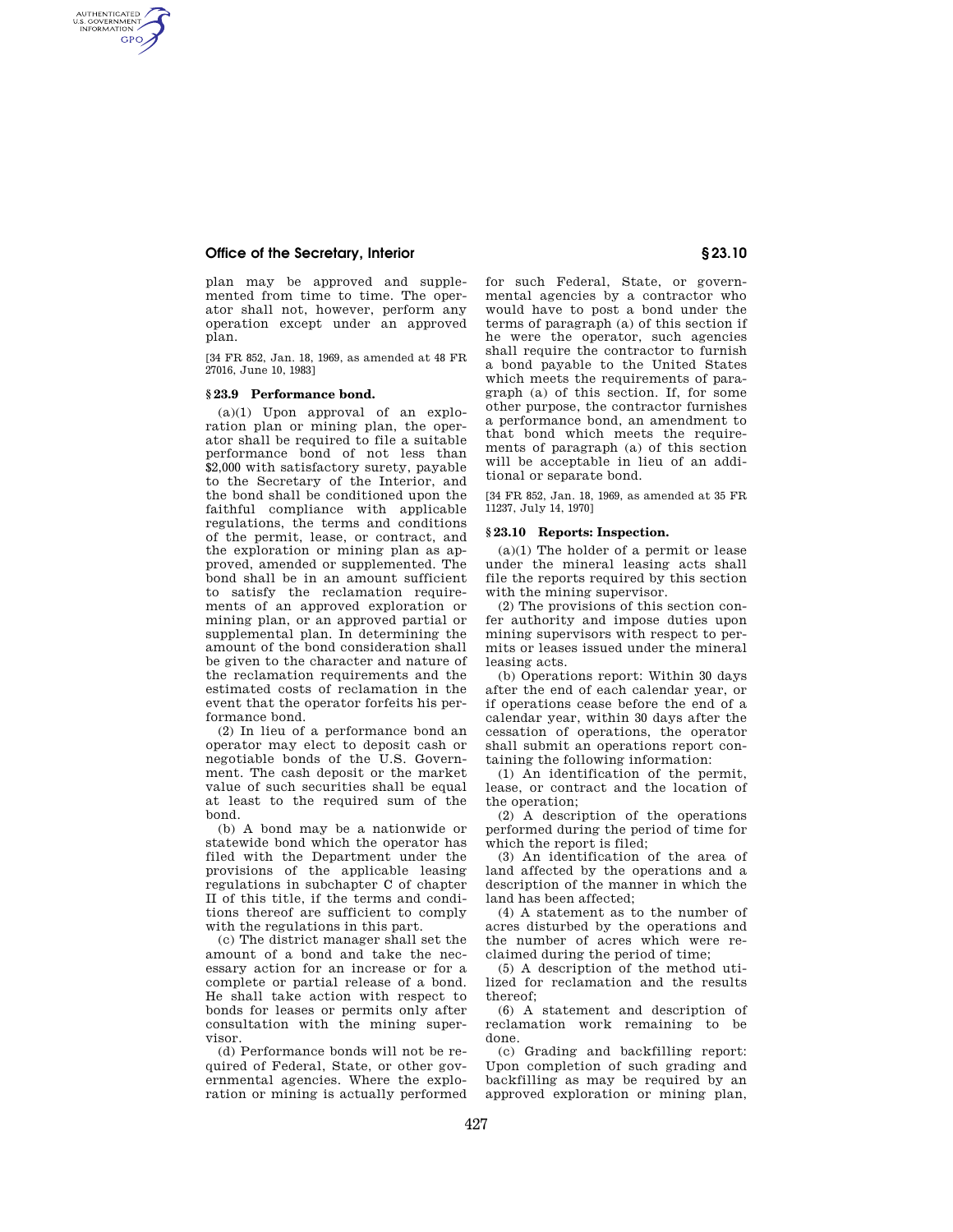the operator shall make a report thereon and request inspection for approval. Whenever it is determined by such inspection that backfilling and grading has been carried out in accordance with the established requirements and approved exploration or mining plan, the district manager shall issue a release of an appropriate amount of the performance bond for the area graded and backfilled. Appropriate amounts of the bond shall be retained to assure that satisfactory planting, if required, is carried out.

(d) Planting report: (1) Whenever planting is required by an approved exploration or mining plan, the operator shall file a report with the mining supervisor or district manager whenever such planting is completed. The report shall—

(i) Identify the permit, lease, or contract;

(ii) Show the type of planting or seeding, including mixtures and amounts;

(iii) Show the date of planting or seeding;

(iv) Identify or describe the areas of the lands which have been planted:

(v) Contain such other information as may be relevant.

(2) The mining supervisor or district manager, as soon as possible after the completion of the first full growing season, shall make an inspection and evaluation of the vegetative cover and planting to determine if a satisfactory growth has been established.

(3) If it is determined that a satisfactory vegetative cover has been established and is likely to continue to grow, any remaining portion of the performance bond may be released if all requirements have been met by the operator.

(e) Report of cessation or abandonment of operations: (1) Not less than 30 days prior to cessation or abandonment of operations, the operator shall report his intention to cease or abandon operations, together with a statement of the exact number of acres of land affected by his operations, the extent of reclamation accomplished and other relevant information.

(2)(i) Upon receipt of such report the mining supervisor or the district manager shall make an inspection to deter-

**§ 23.10 43 CFR Subtitle A (10–1–10 Edition)** 

mine whether operations have been carried out and completed in accordance with the approved exploration or mining plan.

(ii) Whenever the lands in a permit, lease or contract issued under the mineral leasing acts are under the jurisdiction of a bureau of the Department of the Interior other than the Bureau of Land Management the mining supervisor or the district manager, as appropriate, shall obtain the concurrence of the authorized officer of such bureau that the operation has been carried out and completed in accordance with the approved exploration or mining plan with respect to the surface protection and reclamation aspects of such plan before releasing the performance bond.

(iii) Whenever the lands in a permit, lease or contract issued under the Mineral Leasing Act of 1920 are under the jurisdiction of an agency other than the Department of the Interior, the mining supervisor or the district manager, as appropriate, shall consult representatives of the agency administering the lands and obtain their recommendations as to whether the operation has been carried out and completed in accordance with the approved exploration or mining plan with respect to the surface protection and reclamation aspects of such plan before releasing the performance bond. If the mining supervisor or district manager, as appropriate, do not concur in the recommendations of the agency regarding compliance with the surface protection and reclamation aspects of the approved exploration or mining plan, the issues shall be referred for resolution to the Under Secretary of the Department of the Interior and the comparable officer of the agency submitting the recommendations. In the case of disagreement on issues which are so referred, the Secretary of the Interior shall make a determination which shall be final and binding. In cases in which the recommendations are not concurred in by the mining supervisor or district manager, the performance bond shall not be released until resolution of the issues or until a final determination by the Secretary of the Interior.